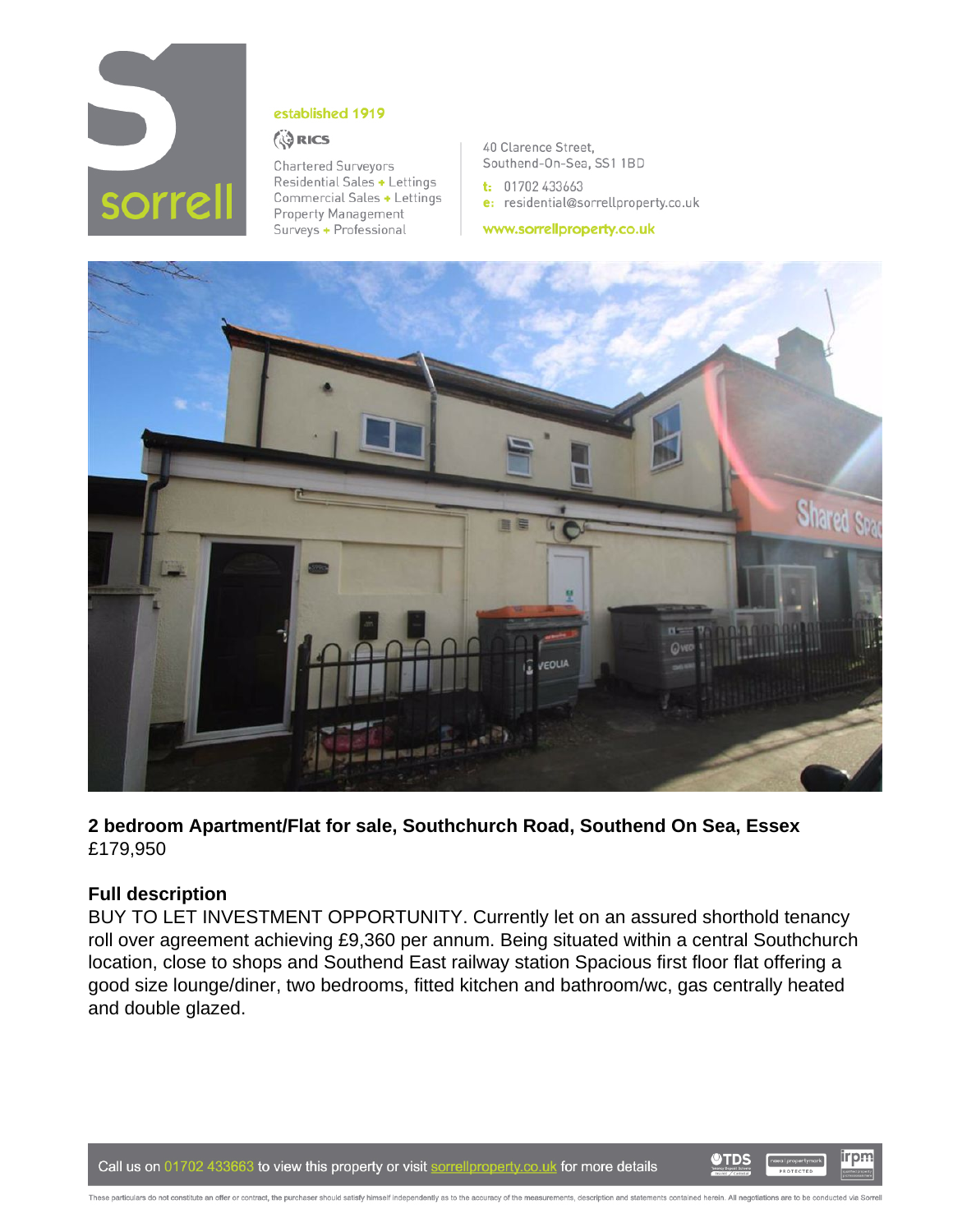### **Features**

- BUY TO LET INVESTMENT
- SPACIOUS LOUNGE AND KITCHEN
- TWO BEDROOMS
- CENTRAL SOUTHCHURCH LOCATION

Door to communal entrance lobby, stairs to:

### **First floor**

Personal door to:

## **Kitchen/breakfast room** - 13'3 x 11'5 (4.04m x 3.48m)

Fitted with cupboard and drawer base units and eye level wall cupboards with rolled top work surfaces, tiled splashback and power points, stainless steel sink unit with single bowl, single drainer and mixer tap, built in electric hob with electric oven under and extractor over, recess and plumbing for washing machine, space for upright fridge/freezer, vinyl flooring, remainder of walls being smooth plastered, double glazed window to side, cupboard housing boiler, radiator.

### **Split level entrance hall**

Carpeted, smooth plastered walls, radiator, power points.

**Lounge** - 19'8 into alcove x 13'4 (5.99m into alcove x 4.06m) Carpeted, smooth plastered walls, double glazed windows to front, radiator, TV point, power points.

**Bedroom one** - 12'6 x 13'3 to alcove (3.81m x 4.04m to alcove) Carpeted, smooth plastered walls, double glazed window to rear, radiator, power points.

### **Bedroom two** - 7'5 x 8'2 (2.26m x 2.49m)

Carpeted, smooth plastered walls, radiator, double glazed window to side, power points.

#### **Bathroom/wc** - 6'7 x 8'0 (2.01m x 2.44m)

Modern white suite consisting panelled bath with mixer tap, electric shower over, glass shower screen, pedestal wash hand basin with mixer tap, closed coupled push button flush wc, vinyl flooring, tiled walls, radiator, opaque double glazed window to side.

**THE PROPERTY MISDESCRIPTIONS ACT 1991**PLEASE NOTE, THIS ONLY APPLIES TO PROPERTIES FOR SALE. The Agent has not tested any apparatus, equipment, fixtures, fittings or services and so cannot verify that they are in working order or fit for the purpose. You should obtain verification from your Solicitor and Surveyor.

Call us on 01702 433663 to view this property or visit sorrellproperty.co.uk for more details

irpm **O**TDS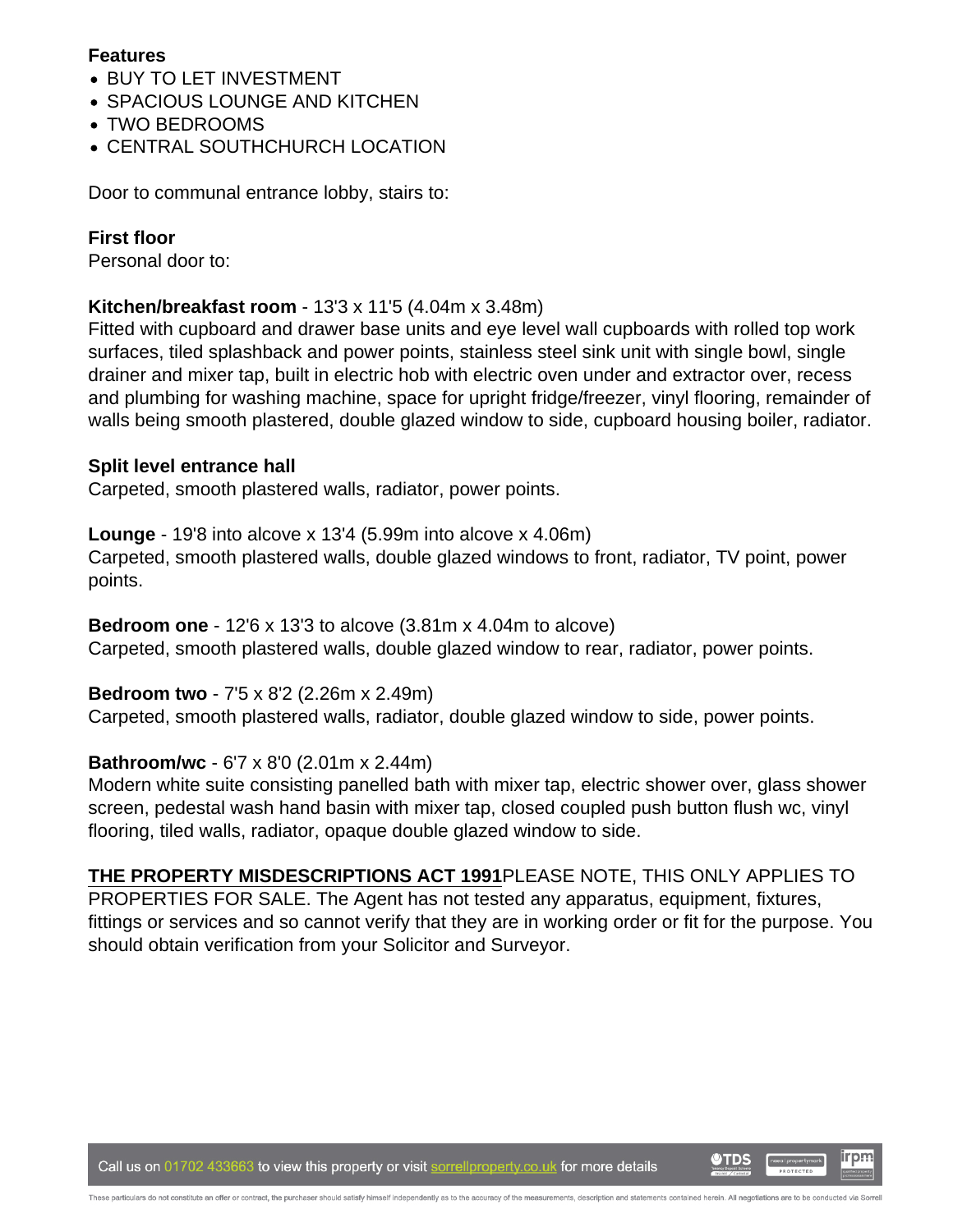

Call us on 01702 433663 to view this property or visit sorrellproperty.co.uk for more details

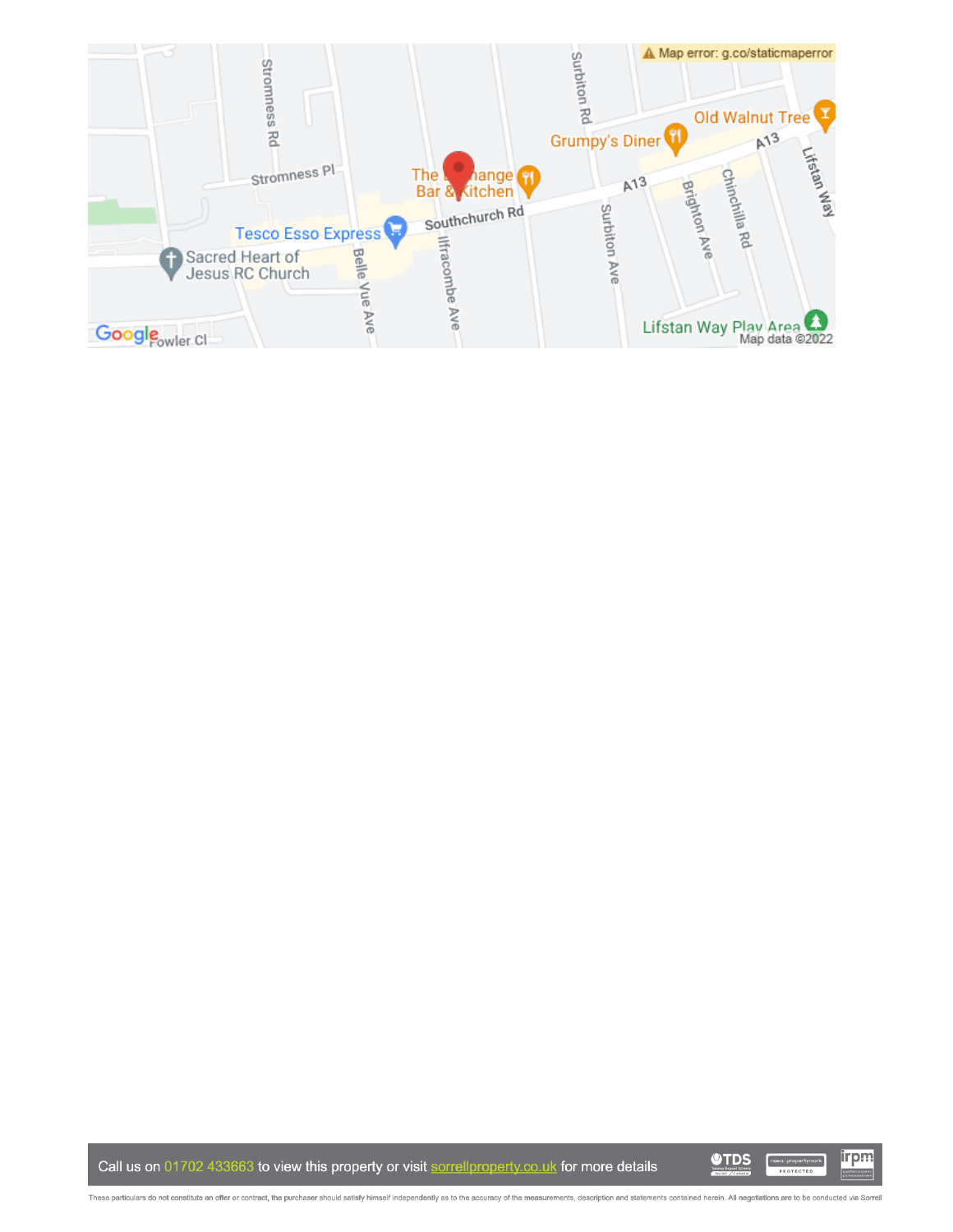











Call us on 01702 433663 to view this property or visit sorrellproperty.co.uk for more details

**OTDS** 

irpm